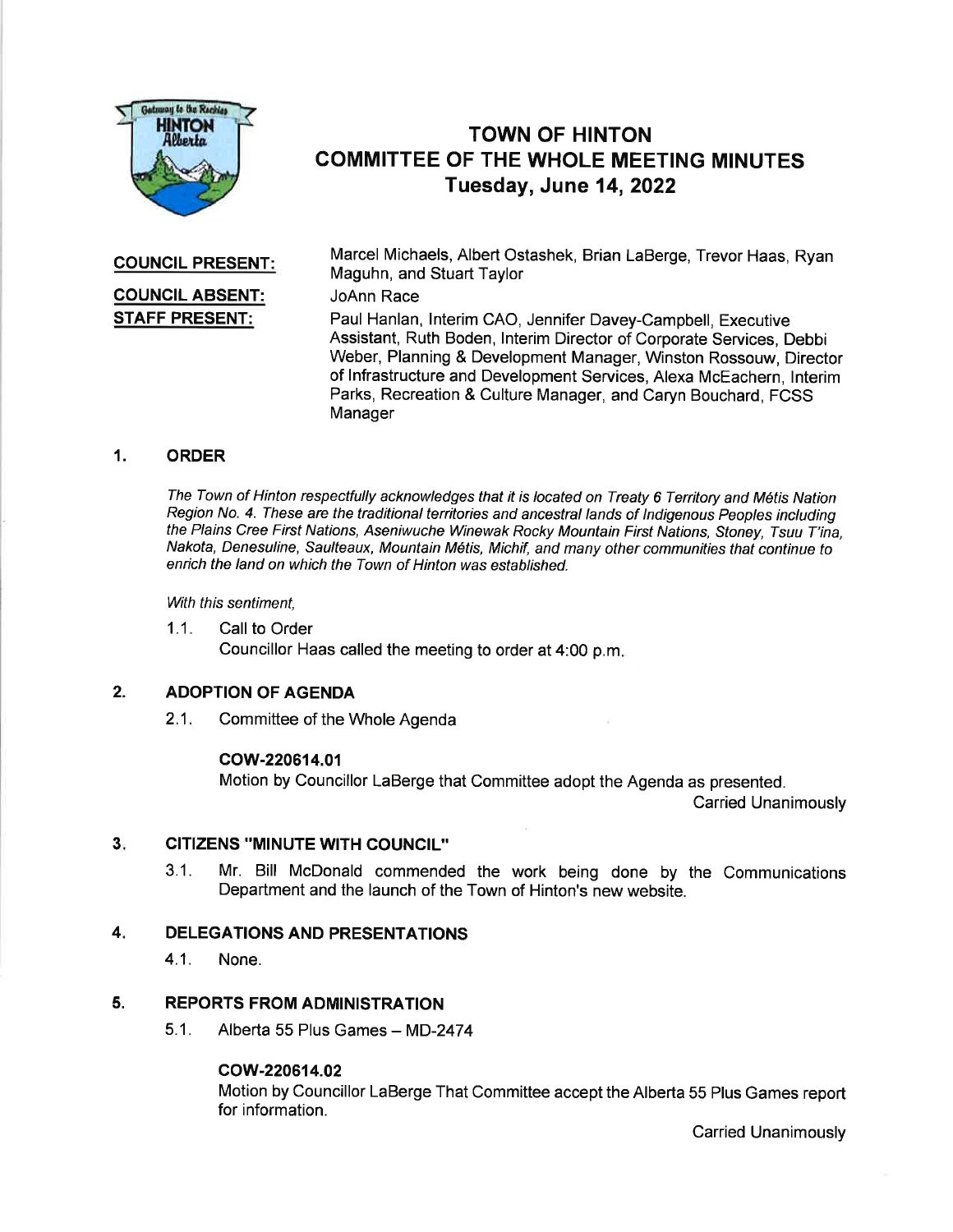5.2. 2023 Budget Process

### cow-220614.03

Motion by Mayor Michaels That Committee direct Administration to bring back a Draft Budget Policy to a future Committee of the Whole Meeting before the end of August 2022.

Carried Unanimously

#### cow-220614.04

Motion by Councillor Taylor that Council have a discussion at the June 28, 2022, Committee of the Whole meeting regarding targeted spending increases for the 2023 budget process.

Carried Unanimously

#### 6 REPORTING

- 6.1. Council Reports
	- . Boards and Committees of Council o Council reported on events and meetings they attended
- 6.2. Chief Administrative Officer
	- . Reporting
	- . Status Report
		- o ICAO Hanlan provided an update on the organization and operations.

#### cow-220614.05

Motion by Mayor Michaels that Committee adjourn and move to Closed Session at 5:23 p.m. with a 7-minute break.

Carried Unanimously

#### cow-220614.06

Motion by Mayor Michaels that Committee move into Closed Session at 5:30 p.m

#### CLOSED SESSION 7

Section 197(2) of the Municipal Government Act specifies that a Council may close all or part of a meeting to the public if a matter to be discussed is within one of the exceptions to disclosure in Division 2 of Part 1 of FOIP. The exceptions include matters where disclosures could be harmful to personal privacy, individual or public safety, law enforcement, intergovernmental relations, or economic or other interesfs. No bylaw or resolution can be passed af a closed meeting except a resolution to revert to the open Council meeting in public or to recess.

<sup>7</sup>.1 . Mutual Performance Discussion - Closed per s.17 of FOIP

ICAO Paul Hanlan joined the Closed Session.

#### cow-220614.07

Motion by Councillor LaBerge that Committee move out of Closed Session at 6:05 p.m. Carried Unanimously

> COMMITTEE OF THE WHOLE June 14,2022